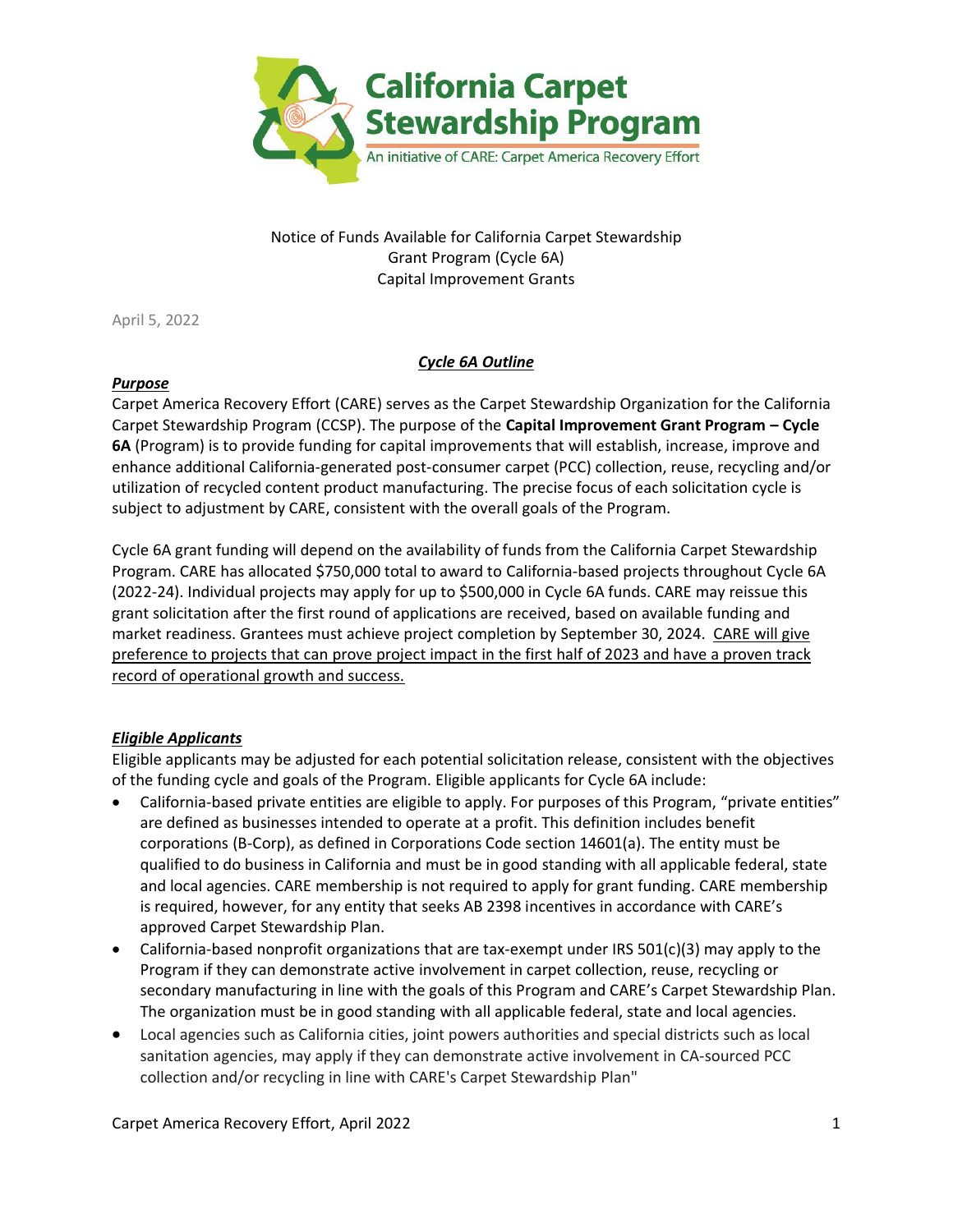# *Project Requirements (Use of funds):*

**Projects must increase the additional quantity (pounds) of California generated post-consumer carpet collected, reused, recycled and/or utilized in the manufacturing of Tier 2 recycled products during the grant term. "Additional pounds" are those defined as having previously been destined for landfill, alternative daily cover, waste-to-energy, kiln or carpet-as-alternative-fuel. Sources of additional pounds reported will be requested during each quarterly reporting period.**

- For the purpose of this Program, a Tier 2 "product" is defined as a good or package in a form which requires no further processing or forming before it is offered for sale to an end-user.
- CARE has a target of providing at least 100% of total allocated Cycle 6A grant funds to Californiabased projects. Non-California based entities may be eligible to apply in future grant cycles.
- Projects must specify, itemize and reasonably quantify the additional pounds to be diverted via collection, reuse or recycling into finished products. Applicants should provide data to support these claims, such as the applicant's customer demand for its products.
- Grantees requesting trailers or containers for collection projects must report sources of additional PCC pounds before funds are disbursed. "We Recycle Carpet With CARE" decals must also be affixed to all grant-funded containers or trailers at the grantee's expense and before operations commence. Collection projects must demonstrate they can attain at least one million pounds annually of new PCC collection.
- Applicants must show that they have a site and that all necessary permits will be obtained prior to the disbursement of grant funds. Projects must meet all local, state and federal requirements.
- Grant-funded projects must demonstrate that they can successfully produce recycled output from California-sourced PCC before funds are disbursed.
- Applicants producing products proving long-term market success, recyclability, and other program and environmental benefits may be preferred.
- Applicants submitting in partnership with another project must designate one applicant as the primary grantee. A single company is limited to one individual application per grant category, and one application in partnership with another entity per category. A single company may not submit multiple applications even if they are affiliate companies in different locations.
- Applicants must provide 25% in matching funds, which may be in-kind, such as equipment or a portion of staff time directly related to the grant-funded project.
- Projects must submit a storage management plan to CARE outlining the quantities of materials to be stored, a timeline for storage, and quantity threshold at which materials will be diverted via energy recovery, export or other strategies, as well as when landfilling would be utilized.
	- $\circ$  The storage management plan must identify how many additional pounds will be collected and stored through the proposed project, what timeline and quantity thresholds the facility will utilize to ensure stored material is appropriately managed, and how the project team will ensure materials are prioritized for best use, consistent with California's waste hierarchy in such case that these timeline or quantity thresholds are reached.
	- $\circ$  The storage management plan must identify and clearly define any energy recovery strategy, including the identification of facility outlets, and how and when Carpet As Alternative Fuel (CAAF) or Kiln would be utilized vs. Waste-To-Energy (WTE). Incineration for the purpose of sending ash to landfill is prohibited. **No grant funds may be used to support energy recovery (CAAF, Kiln or Waste-To-Energy) or landfilling.**
	- $\circ$  CARE may retain a portion of grant funds in connection with each storage management plan until PCC is reused, recycled and shipped/sold, and/or utilized in recycled content manufacturing.

# *Eligible Projects*

Carpet America Recovery Effort, April 2022 2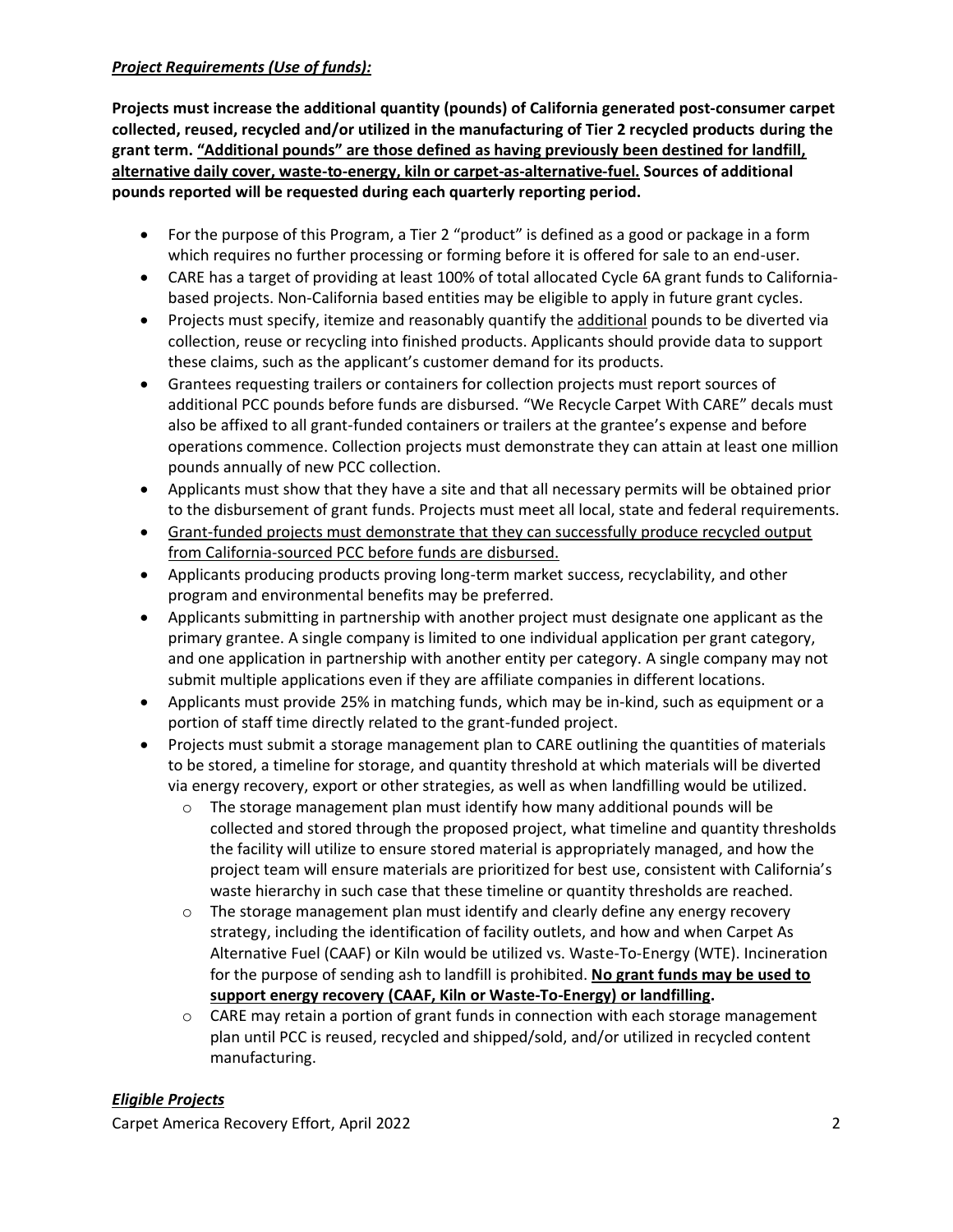- Capital investment; infrastructure; equipment; construction, renovation, or expansion of collection, reuse, recycling or manufacturing facilities which manage or utilize Californiagenerated post-consumer carpet.
	- $\circ$  A specific example for reuse could be projects aimed at establishing or expanding the reuse of carpet/carpet tiles which still have quality material life in them for use as carpet/carpet tile in a floor covering application. A project which places a focus on the development of cleaning guidelines and offers carpet/carpet tile for sale/donation through a grading system (e.g., New/Nearly New; Very Good Condition Cleaned; Very Good Condition As-Is).
- Projects aimed at establishing or increasing the use of recycled output fiber, PC4 backing material, carpet carcass, commercial broadloom, or other material or component of the postconsumer carpet waste stream with potential benefit to the broad carpet recycling marketplace.

### *Ineligible Costs*

- Costs exceeding 10% for product sales and marketing.
- Costs incurred before the beginning of, or after the end of, the Grant Term.
- Costs associated with landfilling, CAAF, Kiln, WTE or incineration for the purpose of sending ash to landfill. Projects must adhere to the California waste hierarchy; non-recyclable portions of the PCC gross collections should be prioritized for other diversion prior to disposal by landfill.
- Costs exceeding five percent (5%) of the total amount requested for permitting.
- Design and engineering costs greater than five percent (5%) of the total grant amount.
- Costs related to environmental review of the project, including the preparation of environmental impact reports.
- Public education and outreach.
- Indirect costs, overhead and salaries.
- Purchase of recycled carpet feedstock.
- Purchase of carbon offsets.
- Costs deemed unreasonable by CARE; costs that are unrelated to the grant project.
- Travel expenses.
- New equipment purchases must be pre-approved.
- Cars or trucks

### *Funding (total allocation, min/max amounts)*

CARE anticipates \$750,000 will be allocated in 2022-24 under this grant Program element, at the discretion of the Stewardship Plan Committee (SPC) and subject to available funding. Maximum grant awards for Cycle 6A will be limited to \$500K for each grant awarded under this Program. Continuation and/or modifications of the grant program will be determined based on the success of Capital Improvements cycles and the CA Carpet Stewardship Plan.

### *Timeline*

Cycle 6A program applications are due no later than July 6, 2022. Projects must reach completion by September 30, 2024. Application process and submission instructions are outlined throughout this notice. Proposals that do not follow application instructions may be considered non-responsive. The remaining key dates outlined below are to be used as reference and may be subject to revision by CARE: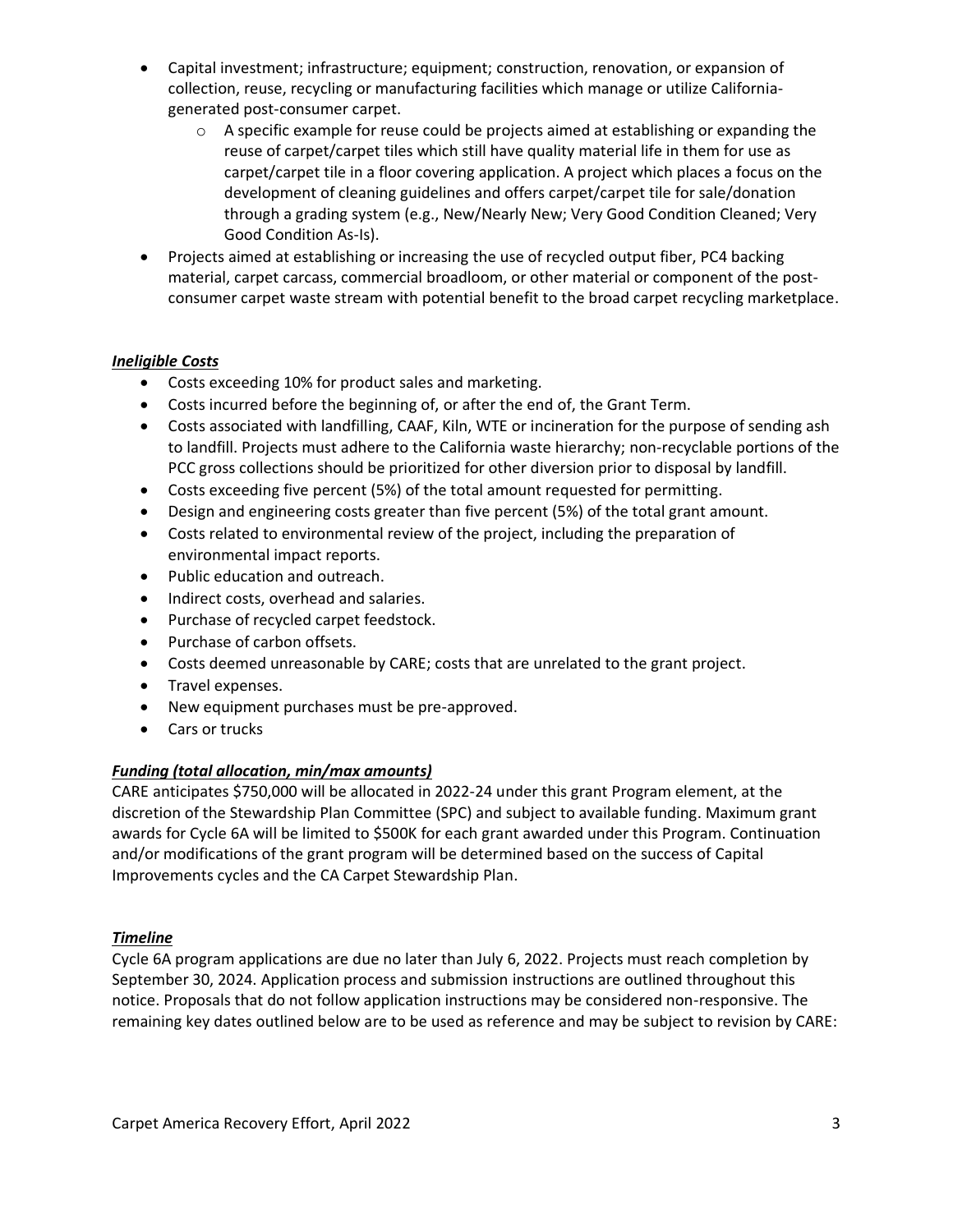| $KEY$ DATES $-$            | <b>KEY ACTION</b>                                                                                            |
|----------------------------|--------------------------------------------------------------------------------------------------------------|
| April 5, 2022              | Release Cycle 6A Solicitation                                                                                |
|                            | (online application form posted April 8)                                                                     |
| April 5-April 18, 2022     | Question & Answer Period - All Questions Due                                                                 |
| April 25, 2022             | Q&A Responses (tentative)                                                                                    |
| July 6, 2022               | <b>Application Due Date</b>                                                                                  |
| <b>July 2022</b>           | Evaluation of grant proposals by CARE Technical Committee                                                    |
| August 9, 2022 (tentative) | Anticipated Notice of Awards for applications (release of funds<br>may be in disbursements)                  |
| August 2022 (tentative)    | <b>Anticipated Grant Agreements Executed for applicants</b><br><b>Anticipated Term Begins for applicants</b> |

### *Evaluation & Scoring Criteria:*

The criteria presented below are based on similar grant solicitations by CalRecycle, as modified by CARE. A technical committee will be formed by CARE at the direction of the Executive Director or SPC and the technical committee will review Program applications using the criteria listed below, as a guide. These criteria may be subject to further revision by CARE.

| $%$ or<br><b>Points</b> | <b>Criteria</b>                                                                                                                                                                                                                                                                                                                                                                                                                                                                                                                                                                                                                                                                                                                                                                                                                                                  |
|-------------------------|------------------------------------------------------------------------------------------------------------------------------------------------------------------------------------------------------------------------------------------------------------------------------------------------------------------------------------------------------------------------------------------------------------------------------------------------------------------------------------------------------------------------------------------------------------------------------------------------------------------------------------------------------------------------------------------------------------------------------------------------------------------------------------------------------------------------------------------------------------------|
| 5%                      | Quality of Proposal - clear project description; well-planned project approach;<br>identification of key milestones; probability of success; project adequately describes and<br>justifies throughput strategy and use of funds requested to maximize collection, reuse,<br>recycling and/or recycled product manufacturing of California-generated PCC                                                                                                                                                                                                                                                                                                                                                                                                                                                                                                          |
| 10%                     | Applicant/Project Team Qualifications & Experience - description of company history;<br>fiscal soundness of company; track record implementing projects of similar size and<br>complexity; key members of the project implementation team demonstrate background,<br>experience, capacity and staff resources necessary to successfully implement                                                                                                                                                                                                                                                                                                                                                                                                                                                                                                                |
| 10%                     | Need - clearly describes why the project is needed (does it fill a CA infrastructure gap?)<br>and how it will benefit the CA Carpet Stewardship Program; demonstrates an industry<br>need; addresses barriers and obstacles to collection, recycling, reuse and remanufacturing<br>CA post-consumer carpet including increasing the percentage of recycled or reused carpet<br>output (yield) such as pelletizing and densifying material in California; identifies significant<br>market potential for increasing collection, reuse, recycling or remanufacturing (Tier 2<br>product manufacturing) of post-consumer carpet; provides sufficient evidence and reliable<br>data to support the need; proposals for the manufacture of recycled products leverage a<br>proven product, completed product testing, or other data to support probability of success |
| 20%                     | Proposed Effectiveness and Project Impact - clearly identifies goals and objectives to                                                                                                                                                                                                                                                                                                                                                                                                                                                                                                                                                                                                                                                                                                                                                                           |
|                         | achieve goals and measurable outcomes; goal(s) are relevant and support stated need(s);<br>clear description of data to be collected and how effectiveness will be evaluated; project is<br>innovative; project supports new, existing, improved and/or enhanced collection, reuse,<br>recycling and/or remanufacturing (Tier 2 manufacturing) of CA post-consumer carpet;                                                                                                                                                                                                                                                                                                                                                                                                                                                                                       |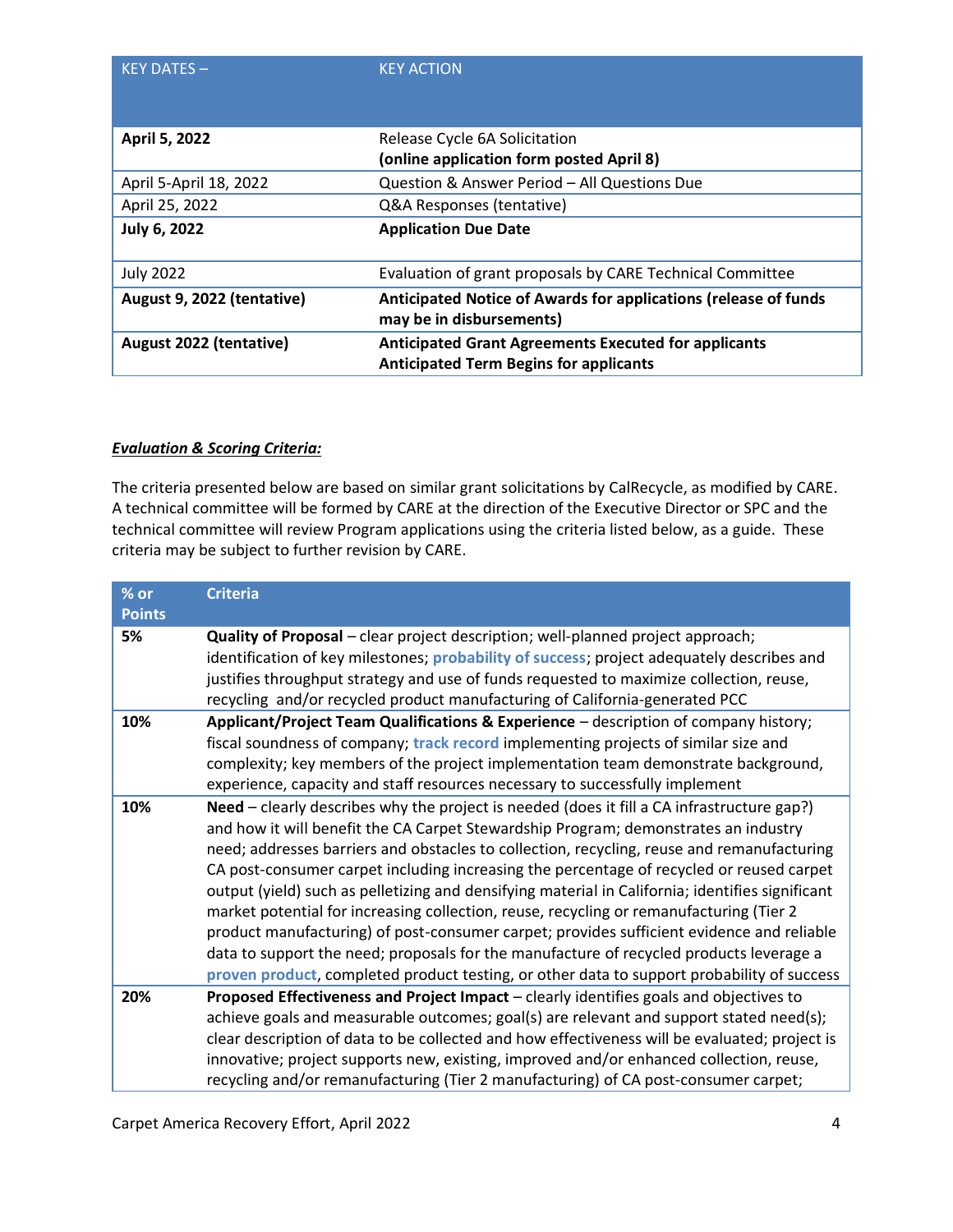|      | project identifies and quantifies target post-consumer carpet material types and             |
|------|----------------------------------------------------------------------------------------------|
|      | components; project manages difficult to recycle portions of the carpet recycling waste      |
|      | stream and identifies the additional impact by material component (e.g. nylon, non-          |
|      | nylon, commercial, PC4 backing material, natural fibers, or other material components);      |
|      | size of impact is significant; project permits/licenses have been secured; claims are well   |
|      | supported; customers and/or sources of additional PCC collection are identified              |
|      | Sustainability: Proposal identifies the necessary resources for ongoing operations;          |
|      | applicant demonstrates commitment to long-term presence in the industry; project             |
|      | improves market stability; applicant is willing to provide a personal guarantee if requested |
| 5%   | Conservation: Project incorporates additional resource conservation (energy, water,          |
|      | material), source reduction, reuse, environmentally preferable purchasing policy (EPPP), or  |
|      | take-back strategies; reduces particulate emissions from processing technologies;            |
|      | prioritizes use of all carpet components (higher yield)                                      |
| 5%   | Work Plan - reasonable, logical and ambitious outline of key activities, milestones and      |
|      | due dates during the grant term; project speed to market is high; project is well planned;   |
|      | identification of necessary permits and ability to obtain within reasonable timeline         |
|      | (preference given to projects that have already secured necessary permits)                   |
| 10%  | Budget and Cost Effectiveness - project costs are reasonable, justified, cost effective use  |
|      | of funds; line items are clearly defined and justified; budget clearly identifies matching   |
|      | contributions and/or the value of in-kind services; project identifies Pounds Recycled,      |
|      | Pounds Diverted, MTCO2e greenhouse gas emissions reductions per \$ of requested grant        |
|      | funds                                                                                        |
| 20%  | CA Job Creation, CA Business - Project identifies the number of new CA (green) jobs that     |
|      | will be created and existing CA jobs that will be sustained; applicant has specialized       |
|      | business certifications such as: Disabled Veteran Business Enterprise, Certified Green       |
|      | Business; project supports disadvantaged and/or rural communities                            |
| 15%  | Highest Recyclability - PCC components used follow highest recyclability hierarchy in CA     |
|      | Carpet Stewardship Plan 2018-22 (Table 6, page 116); PCC products created can be             |
|      | recycled again and are designed for recycling; products created from PCC are durable and     |
|      | do not negatively impact the natural environment; claims are proven                          |
| 100% | <b>TOTAL</b>                                                                                 |

# **Coordination with CalRecycle:**

CalRecycle will review CARE's implementation of the Program. CARE will provide CalRecycle with quarterly data on Program performance and solicit input from CalRecycle as needed or desired in evaluating the Program.

# **Questions - Submission**

• Questions submitted during the question and answer period should be sent to Abbie Beane, CARE Grants Manager, at *abeane@carpetrecovery.org*. CARE anticipates posting answers to the CCSP Grants webpage on April 25, 2022.

### *Application – Proposal Requirements*

Applications must include the following components and clearly communicate the manner in which their proposed project meets the criteria listed above. Applicants must use the Cycle 6A Capital Improvements [online form,](https://carpetrecovery.org/california/ca-grants/application-form-capital-improvement-grants/) and associated budget template, which should be uploaded into the online form. Trade secrets and any other confidential information must be clearly marked as such and may be subject to regulatory disclosure requirements of CalRecycle or other state entities.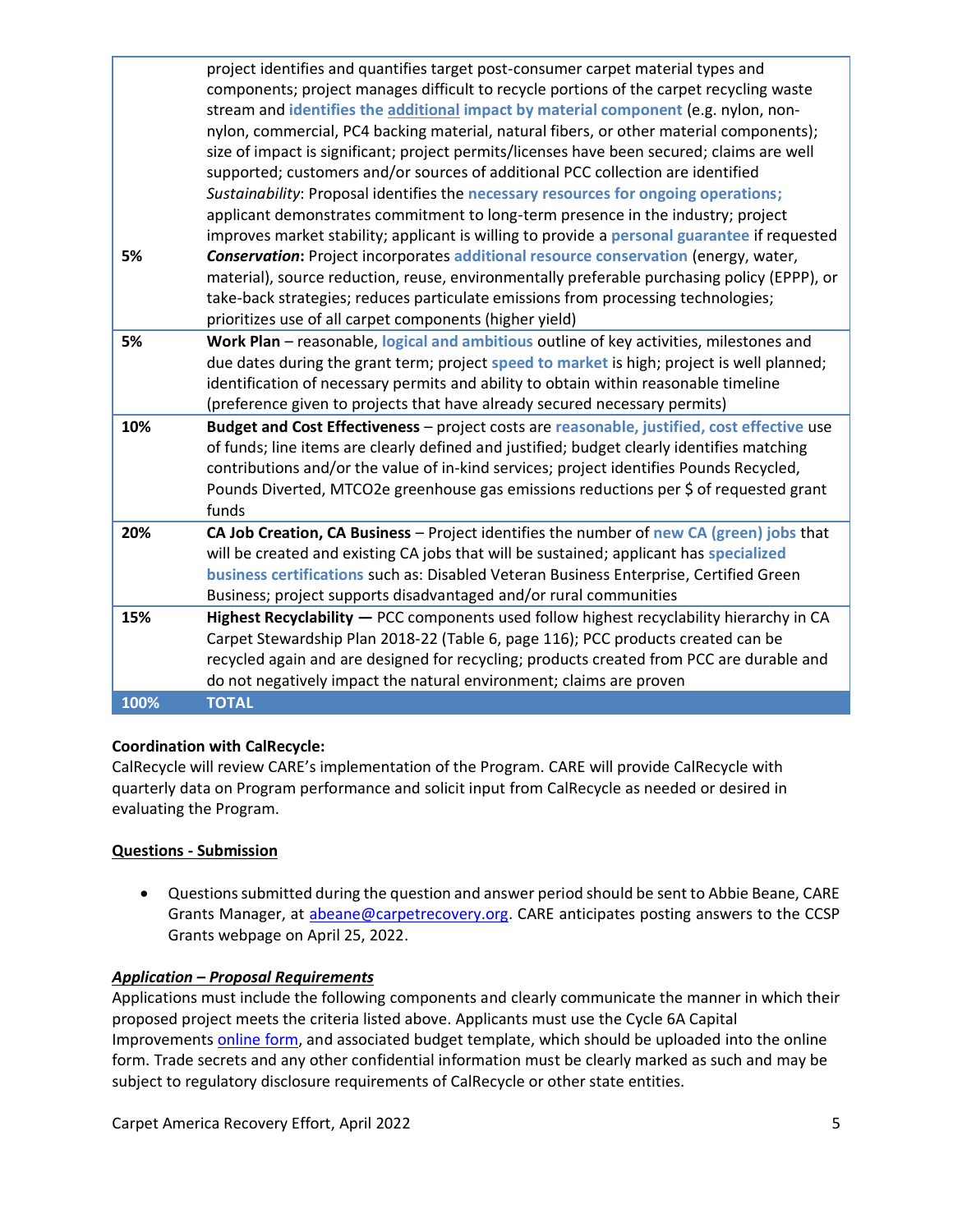- Executive summary
- Key project contacts (2 required) with phone number and email information
- Two project references, including work completed and contact information
- Project Narrative
	- o Applicant/Team Qualifications and Experience
	- o Project Need
	- o Background, Goals and Objectives
	- $\circ$  Project Impact and Effectiveness; th[e EPA WARM Model](https://www.epa.gov/warm/versions-waste-reduction-model-warm#WARM%20Tool%20V14) may be used to calculate GHG emissions reductions
	- o Applicant Commitment, Environmental Impact
		- Strategy for Throughput (describe proposed plan for sale, shipment, storage, energy recovery, export)
	- o Creation of California Jobs, use of California Facilities, benefit to Disadvantaged Communities; the [CalEnviroScreen 3.0 Map](https://oehha.ca.gov/calenviroscreen/report/calenviroscreen-30) identified disadvantaged communities
	- o Verified description of how processed or manufactured output meets highest recyclability criteria.
- Proposed Budget (template provided)
- Proposed Work Plan
- Notification of any pending or outstanding judgments or enforcement actions against the company or its products including environmental citations and fines. CARE may withhold the issuance of grant funds until such judgments or orders are resolved, and the resolution of such judgment or order is documented to CARE.
- Attachments (Letters of Commitment/Letters of Support, Equipment Quotes, Purchase Orders, Resumes, Business Certificates, Other Documentation).
- CARE may request a financial statement, such as a balance sheet or profit and loss statement.

### *Application - Submission*

Applications must be submitted by the deadline. Late submissions will not be considered. Applications should be sent through the Cycle 6A Capital Improvements online form, located on the CARE grants webpage. Please email **Abbie Beane, Grants Manager, CARE, [abeane@carpetrecovery.org](mailto:abeane@carpetrecovery.org)** if you require an alternate submission method.

• Applicants should acknowledge any potential conflicts of interest with any CARE leadership committees, and current or prior employment in the carpet and recycling industries. CARE technical committee members evaluating grant applications are not eligible for grant funding. Applicants who lobby technical committee members, the CARE Stewardship Plan Committee, the CARE Executive Director and/or the CARE grant manager for funding may be disqualified.